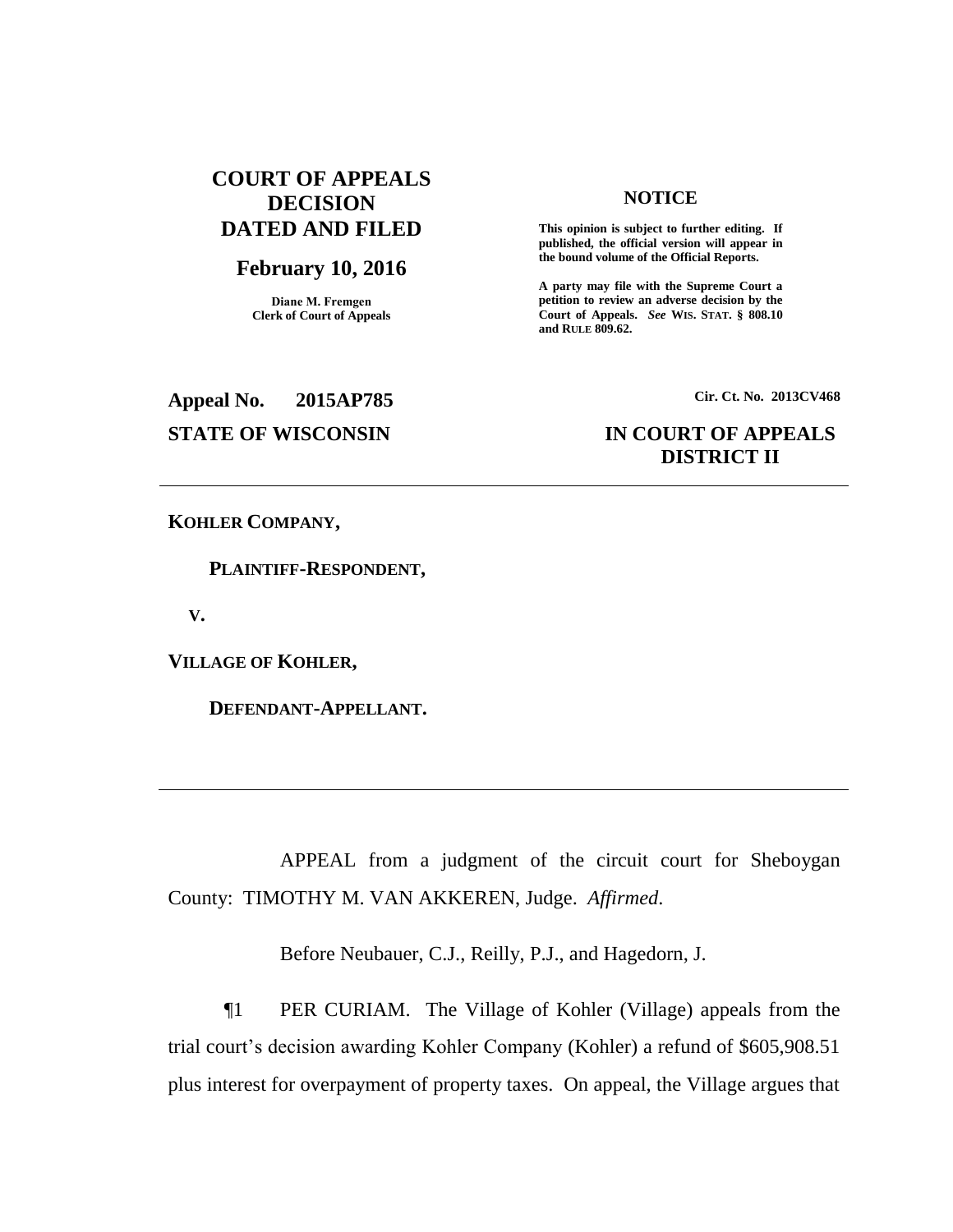the trial court erred in excluding its expert's amended reports and by prohibiting its expert from testifying about the impact one of the reports had on his valuation of Kohler's property. The Village also argues that the trial court's valuation of one of the properties at issue—Blackwolf Run—was erroneous. For the reasons that follow, we affirm.

#### **BACKGROUND**

**The Pursuant to WIS. STAT.** § 74.37(3)(d)  $(2013-14)$ , Kohler sued the Village, demanding a partial refund of its 2012 real estate taxes. Kohler alleged excessive assessment regarding numerous parcels of land. For ease of reference, we, like the trial court, divide the parcels into four separate entities: (1) The American Club, a "5-star 5-diamond hotel," which includes the Carriage House and Kohler Waters Spa; (2) the Inn on Woodlake, another lodging property; (3) Riverbend, a third lodging property that, unlike the first two, is a private club; and (4) Blackwolf Run, a golf course.

¶3 The facts below pertain to the two issues the Village appeals: the admissibility of amended expert reports and opinions submitted after the close of discovery, and the trial court's valuation of Blackwolf Run.

## **(1) Expert testimony**

 $\overline{a}$ 

¶4 The scheduling order initially required the Village to name its experts and file any corresponding reports by July 1, 2014. That deadline was

<sup>&</sup>lt;sup>1</sup> All references to the Wisconsin Statutes are to the 2013-14 version unless otherwise noted.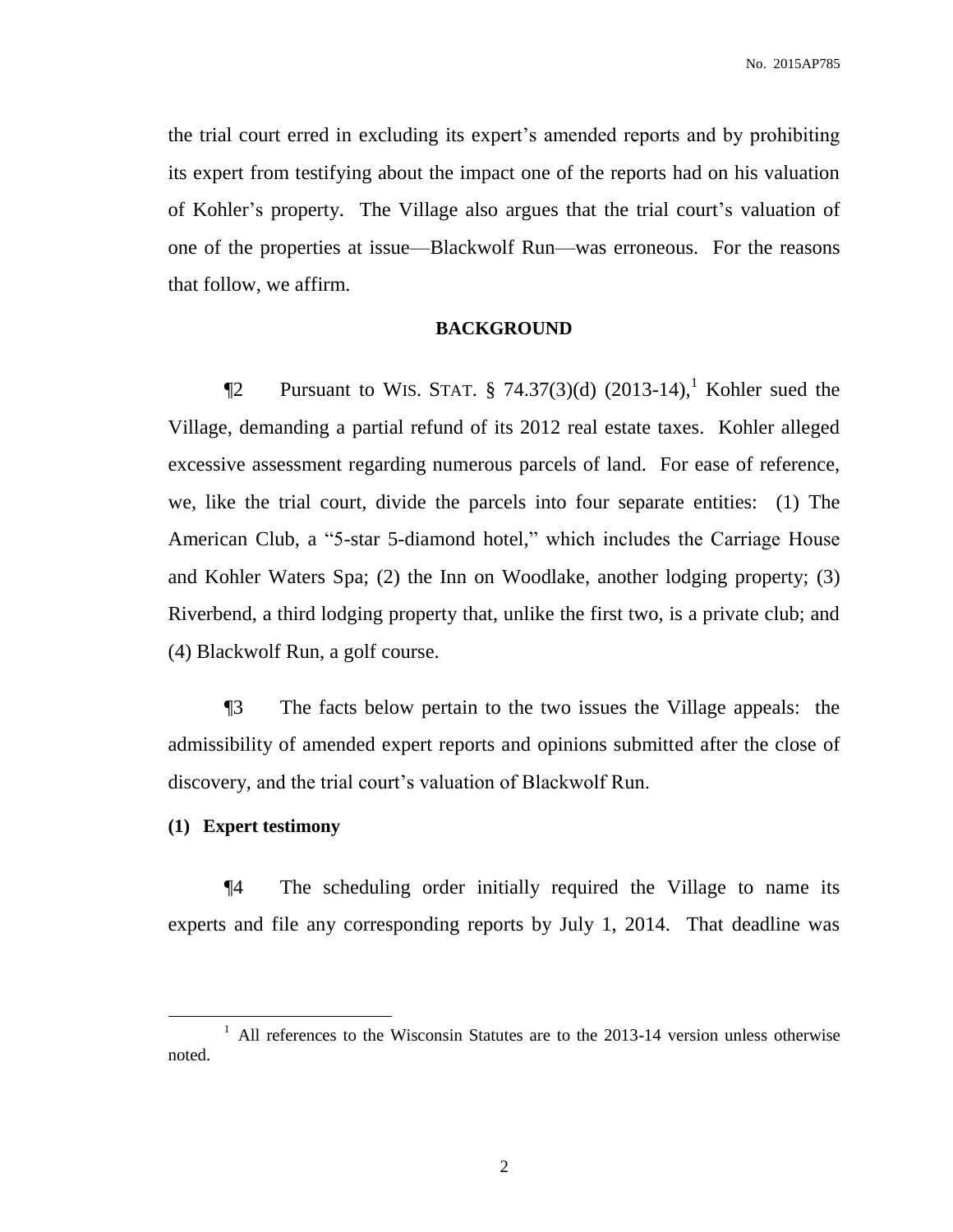No. 2015AP785

later extended to August 1, 2014. Discovery was set to close October 10, 2014, and trial was scheduled for November 4, 2014.

¶5 The Village hired Lawrence Nicholson as its appraiser to value the American Club, the Inn on Woodlake, and Riverbend. Nicholson asked Kohler to provide "[h]istorical financial statements and budgets" for the years 2009-13. While Nicholson's request does not appear to be dated, the record shows that Kohler responded to it in April 2014. In late June 2014, Nicholson requested additional information, including: (1) "detail[ed] numbers for … Selling, General & Administrative Expenses" for all three properties and (2) explanations for the yearly variances in "Selling, General & Administrative Expenses" for the American Club and Inn on Woodlake. In July, Kohler provided the requested additional information. Specifically, the materials provided included a breakdown of expenses for each of the properties pertaining to selling, general, and administrative expenses. In follow-up correspondence dated July 18, 2014, there was no indication that the information regarding selling, general, and administrative expenses was inadequate.

¶6 Nicholson issued his reports on July 31, 2014. When deposed on October 8, 2014, he indicated that his reports were reliable, and when his deposition resumed the following week, he testified that he did not plan to change his values or amend his reports, unless asked, and that his work was complete.

¶7 Nicholson's opinion changed, however, in late October, following additional discovery. On September 15, 2014, the Village issued its first formal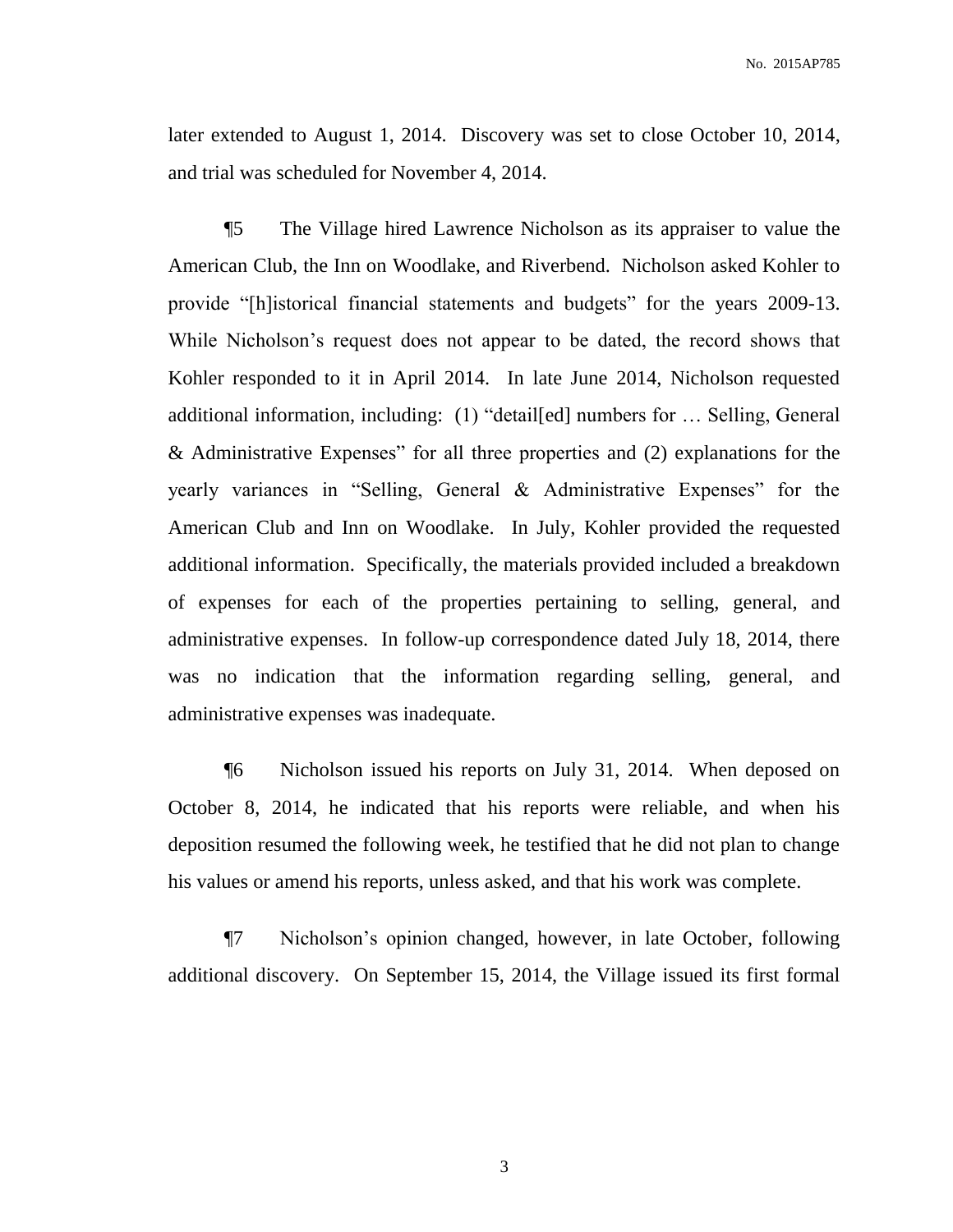discovery request.<sup>2</sup> As noted, prior to this, the relevant requests had come from Nicholson. The parties initially disagreed about whether the September 15 requests were timely, but Kohler ultimately—following the Village's noticing depositions and issuing document subpoenas—did provide the requested information. Kohler provided this information on October 16, four days before the subpoena's requested return date.

¶8 Nicholson reviewed the new information and prepared addendum letters to his three appraisal reports on October 24, 2014. The amended reports were provided to Kohler and the trial court that same day. Prior to this, Kohler had not seen the amended reports, nor had the Village notified Kohler that its expert was revising his reports.

¶9 At a telephone hearing on October 27, 2014, the trial court determined that Nicholson's amended reports were too late and excluded them.

¶10 At trial, the subpoenaed document showing expense detail regarding Kohler's selling, general, and administrative expenses—Exhibit 210—was admitted into evidence, but, pursuant to the October 27 ruling, Nicholson was barred from testifying about whether and how the information in Exhibit 210 changed his initial opinion.

 $\overline{a}$ 

<sup>&</sup>lt;sup>2</sup> The Village claims that "[d]uring a separate trial concerning the 2011 assessments of the Subject Properties … it became evident that the Kohler Company had not provided the basic details regarding its [selling, general, and administrative] Expenses because such expenses included inappropriate 'Project Expenses,' which are … already accounted for." The Village does not, however, provide a factual basis for this contention; instead it merely cites its offer of proof to the trial court, the particular portion of which does not cite any exhibit or other portion of the record that would allow this court to verify the Village's contention. We will therefore not consider this contention. *See State v. Bean*, 2011 WI App 129, ¶24 n.5, 337 Wis. 2d 406, 804 N.W.2d 696 ("Trial court briefs are not evidence.").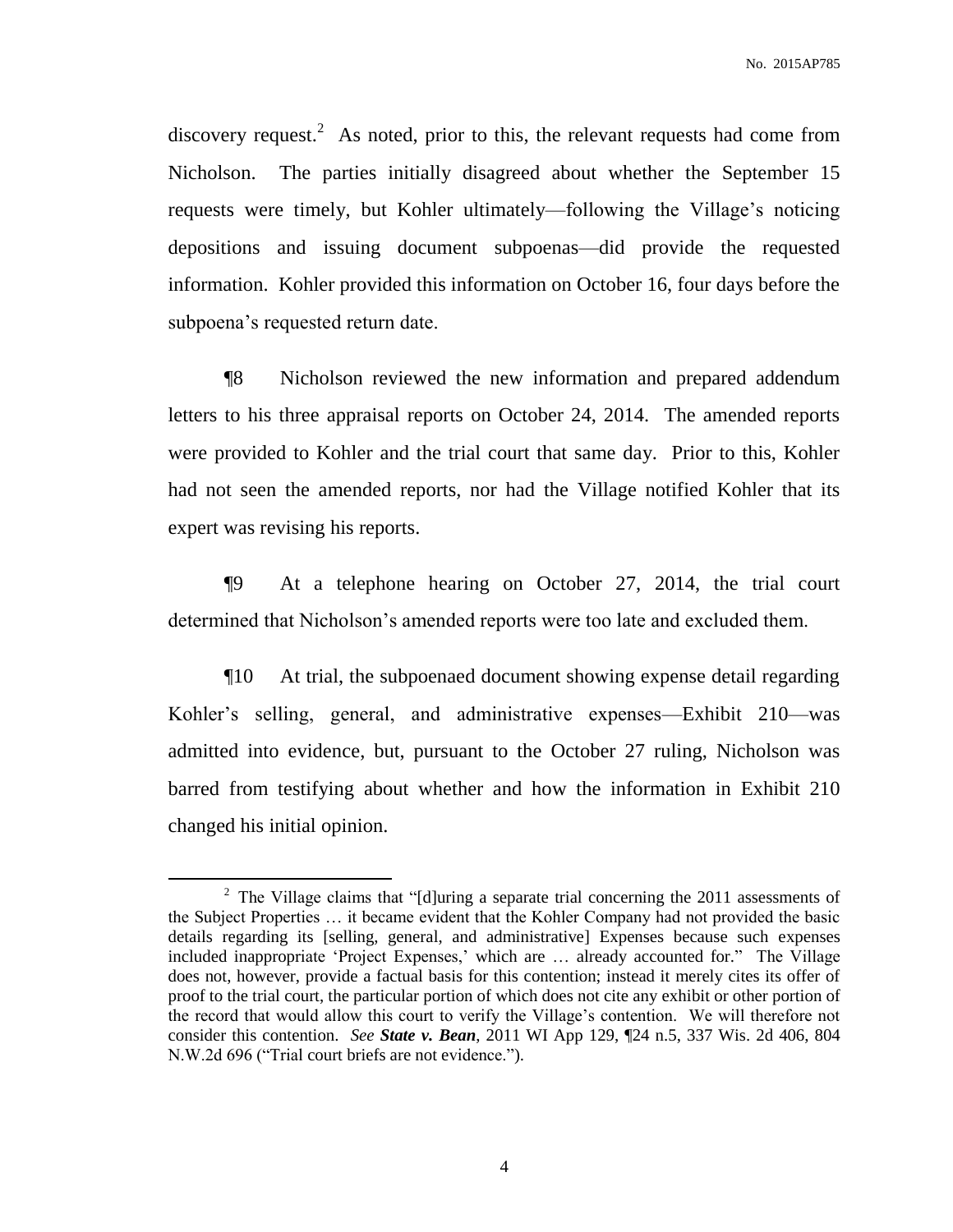No. 2015AP785

#### **(2) Valuation of Blackwolf Run**

¶11 At trial, two experts testified regarding the valuation of Blackwolf Run, both of whom agreed that the "income approach" was the best way to value the property. *See, e.g.*, *Walgreen Co. v. City of Madison*, 2008 WI 80, ¶62, 311 Wis. 2d 158, 752 N.W.2d 687 ("Wisconsin courts have held that under the income approach, a property's business value or income-producing capacity that is 'inextricably intertwined' with the property may be considered among those 'rights and privileges' appertaining to the property … and consequently assessed as part of its value." (citations omitted)). Laurence Hirsh, the Village's expert, testified that the fair market value was \$18,454,910. Hirsh did not deduct any "business value" from this total, *see id.*, opining that there was no business value to Blackwolf Run even though he had attributed a twenty-percent business value to the property in 2006. Patrick Kelly, Kohler's expert, valued the golf course at \$14,400,000—a figure that included an approximate twenty-five percent deduction in business value.

¶12 The trial court agreed with Kohler's expert that Blackwolf Run did in fact have "business value" but determined that it amounted to only four percent of the course's total revenue. The trial court found the final value of Blackwolf Run to be \$12,621,152—an amount lower than either expert had calculated.

¶13 The Village appeals.

### **ANALYSIS**

¶14 On appeal, the Village argues that the trial court erred in excluding Nicholson's amended expert reports and by prohibiting Nicholson from testifying about Exhibit 210. The admission of evidence is a decision left to the trial court's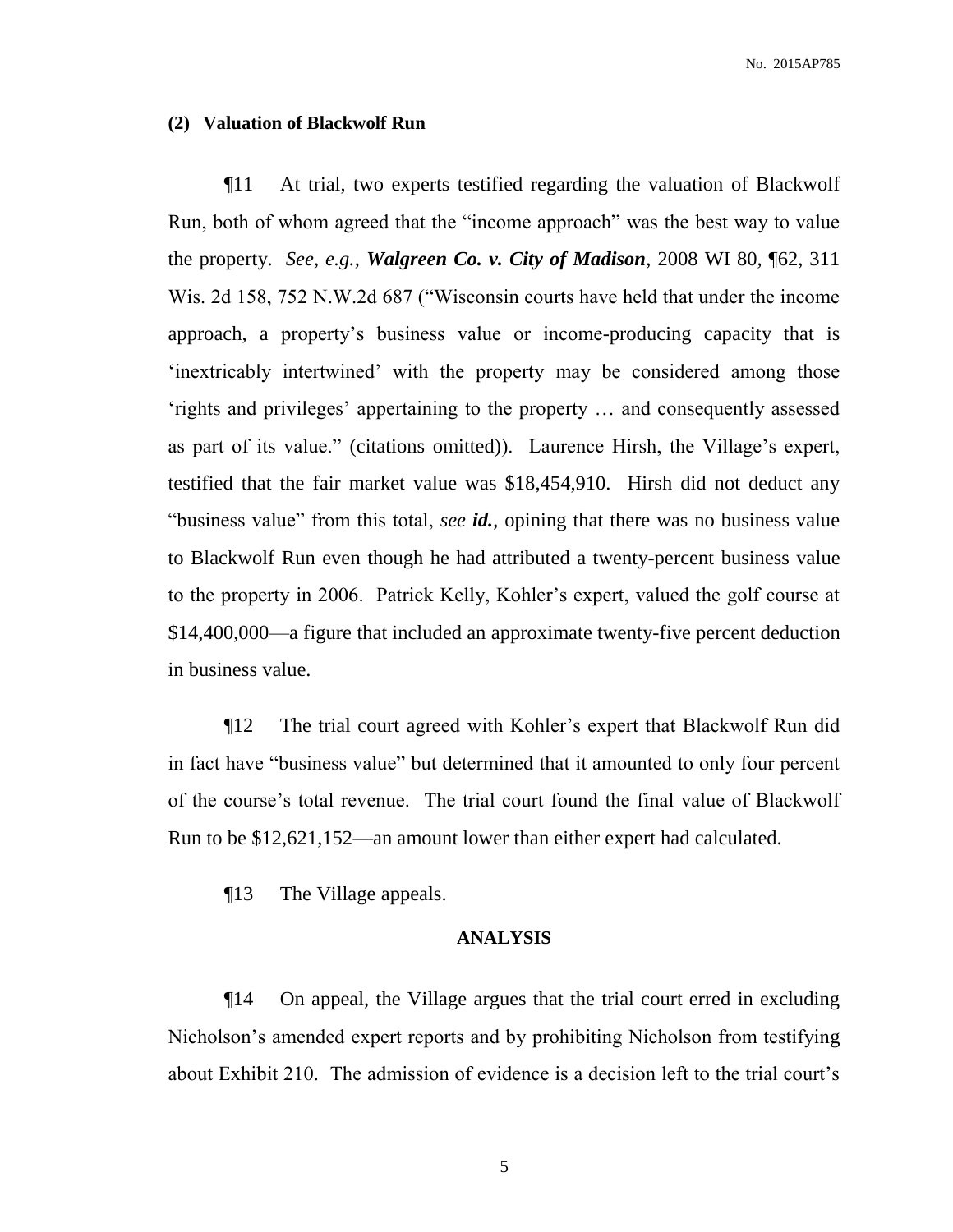discretion. *Weborg v. Jenny*, 2012 WI 67, ¶41, 341 Wis. 2d 668, 816 N.W.2d 191. Decisions concerning scheduling orders are also within the trial court's discretion. *Alexander v. Riegert*, 141 Wis. 2d 294, 298, 414 N.W.2d 636 (1987). We uphold a trial court's exercise of discretion if the court relied on the facts in the record and applied the proper legal standard to reach a reasonable decision. *Martindale v. Ripp*, 2001 WI 113, ¶28, 246 Wis. 2d 67, 629 N.W.2d 698.

¶15 Specifically, the Village argues that the amended reports and testimony should have been admitted primarily because they were "highly relevant," and would not have prejudiced Kohler. The Village also argues that it was not fair that other witnesses were allowed to testify regarding Exhibit 210 but Nicholson was not.

¶16 We discern no erroneous exercise of the trial court's discretion. The amended reports were submitted well after the discovery deadline had passed. *See City of Sun Prairie v. Davis*, 226 Wis. 2d 738, 749-50, 595 N.W.2d 635 (1999) (trial court has inherent authority to act in "ensuring that the court functions efficiently and effectively to provide the fair administration of justice"); *see also Puchner v. Hepperla*, 2001 WI App 50, ¶7, 241 Wis. 2d 545, 625 N.W.2d 609 ("A court may exercise its inherent power ... to control its docket with economy of time and effort."). We do not agree with the Village's assertion that the court failed to weigh prejudice to the Village against the relevance of the proffered evidence; rather, the court reasonably limited the expert's testimony to issues discovered within the deadlines as dictated by its scheduling order. *See Davis*, 226 Wis. 2d at 749-50; *see also Puchner*, 241 Wis. 2d 545, ¶7. Therefore, the Village has not established that the court erroneously exercised its discretion in limiting the scope of trial to facts that were developed within the deadlines set by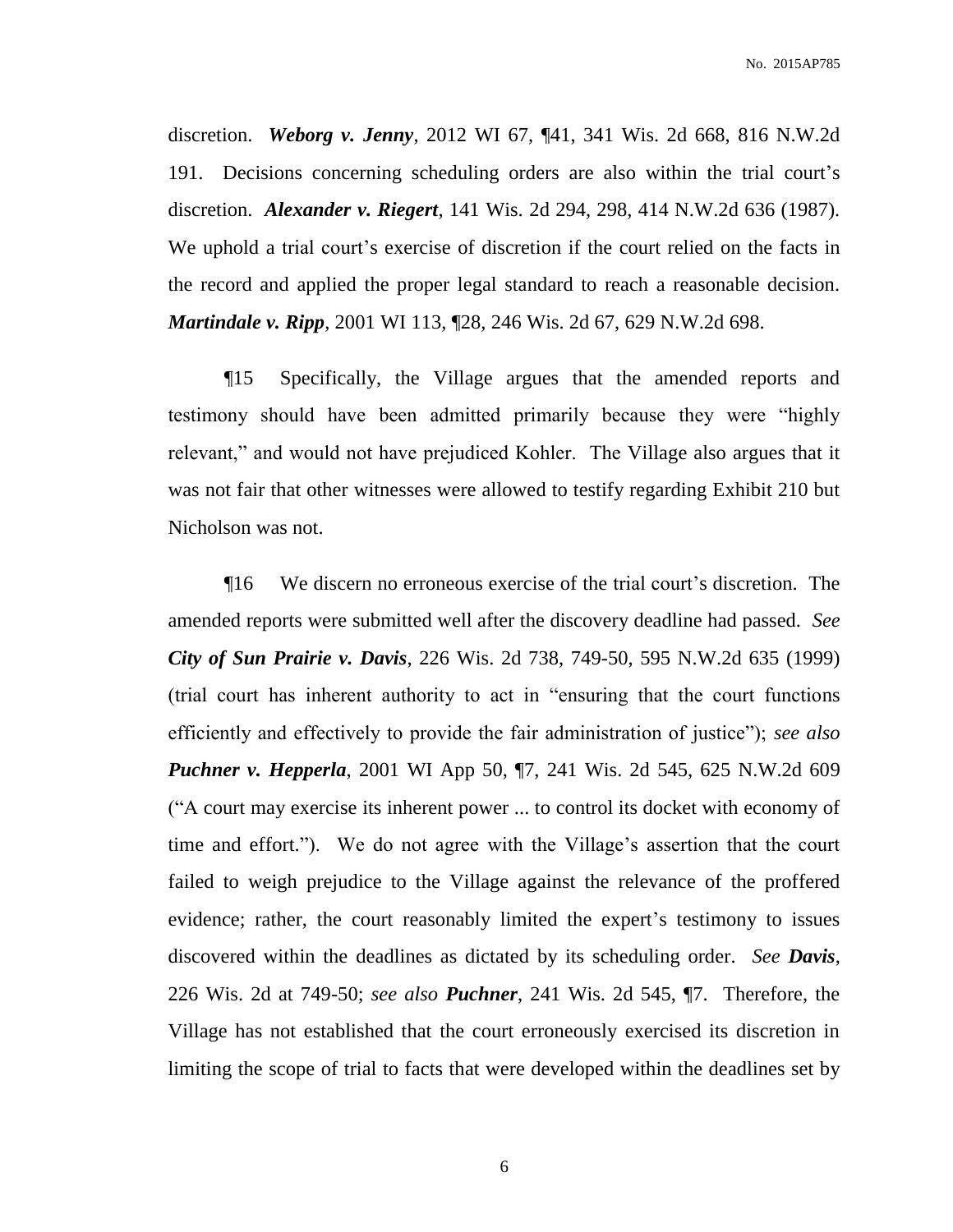the court or that it otherwise misused its discretion in excluding Nicholson's testimony regarding Exhibit 210.

¶17 The Village also argues that the trial court valuation of Blackwolf Run was erroneous. It contends that the trial court erred in deducting the golf course's business value from the total and that, in the alternative, the business value deducted lacks any basis in the record.

¶18 In assessing the valuation of Blackwolf Run, we apply the following standards:

> We review excessive tax assessment claims brought under WIS. STAT. § 74.37(3)(d) without regard to determinations made at earlier proceedings. In such cases, we review the circuit court record, not the record from the Board of Review.

> Although the general level of deference accorded to property assessments is that this court, like a circuit court, gives a city's assessment presumptive weight, "the assessment is presumed correct only if the challenging party does not present significant contrary evidence." Furthermore, "[n]o presumption of correctness may be accorded to an assessment that does not apply the principles in the *Property Assessment Manual*." Whether a city has erroneously failed to follow statutory requirements in making an assessment is a question of law that we review de novo.

*Walgreen Co.*, 311 Wis. 2d 158, ¶[16-17 (alteration in original; citations omitted).

¶19 We conclude that the trial court's valuation was proper; first, because deducting the golf course's business value from the total value of the property was consistent with the relevant law. "[I]nclusion of business value in a property assessment should be *the exception*, not the norm." *Id.*, ¶63 (emphasis added). The general rule is that "real property assessments should not be based on business value." *Id.*, ¶65. "[A]n assessor's task is to value the real estate, not the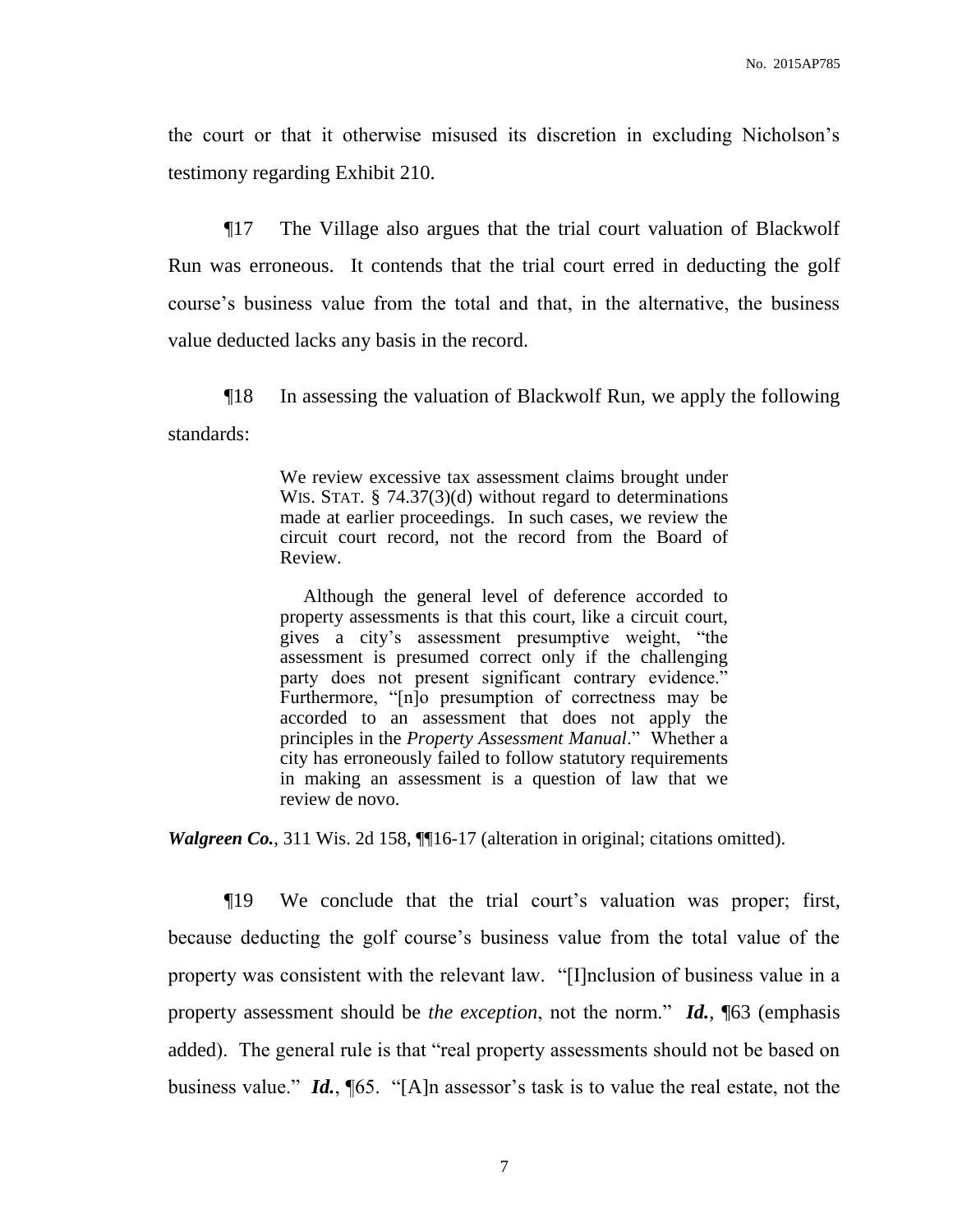business concern which may be using the property." *Id.* (alteration in original; citation omitted). As the supreme court illustrated in *Walgreen Co.*, cases in which business value was not deducted—i.e., instances in which the business value was "inextricably intertwined" with the property—show that the income generated from the property derived primarily from the land itself, rather than the landowner's skill or business acumen:

> In *ABKA* [*Ltd. P'ship v. Board of Review of Village of Fontana*, 231 Wis. 2d 328, 603 N.W.2d 217 (1999)], *Waste Management* [*of Wis., Inc. v. Kenosha Cty. Bd. of Review*, 184 Wis. 2d 541, 516 N.W.2d 695 (1994)], and [*State ex rel.*] *N/S Assocs.* [*v. Village of Greendale*, 164 Wis. 2d 31, 473 N.W.2d 554 (Ct. App. 1991)], the courts confronted the question whether business value was attributable primarily to the underlying real estate or to the business skill and acumen of the property owner. In all three cases, the courts determined the value was attributable to the underlying real estate….

> Thus, in *ABKA* the management income derived from adjacent real estate could be included in the assessment because the physical proximity and interdependency of the real estate meant the income was a privilege appertaining to the subject real estate, rather than the product of the owner's skill and business acumen. Likewise, in *Waste Management*, the right to generate income from the landfill appertained to the nature of the real estate rather than the labor and skill of the owner. Finally, in *N/S Associates* the right to receive rental income appertained to the nature and location of the mall rather than to the unique qualities of the mall's ownership.

*See Walgreen Co.*, 311 Wis. 2d 158, ¶63 (citation omitted). Conversely, as the trial court found, Blackwolf Run derived its income partly from the very high level of skill required to keep up the appearance of a world-renowned golf course:

> I would agree that there is business value to the name recognition and the tournaments that have been played on this property. I would agree … that any operator of this course in the future would presumably have a high level of management skill and would work to maintain the course appearance and upkeep. Much of that course appearance